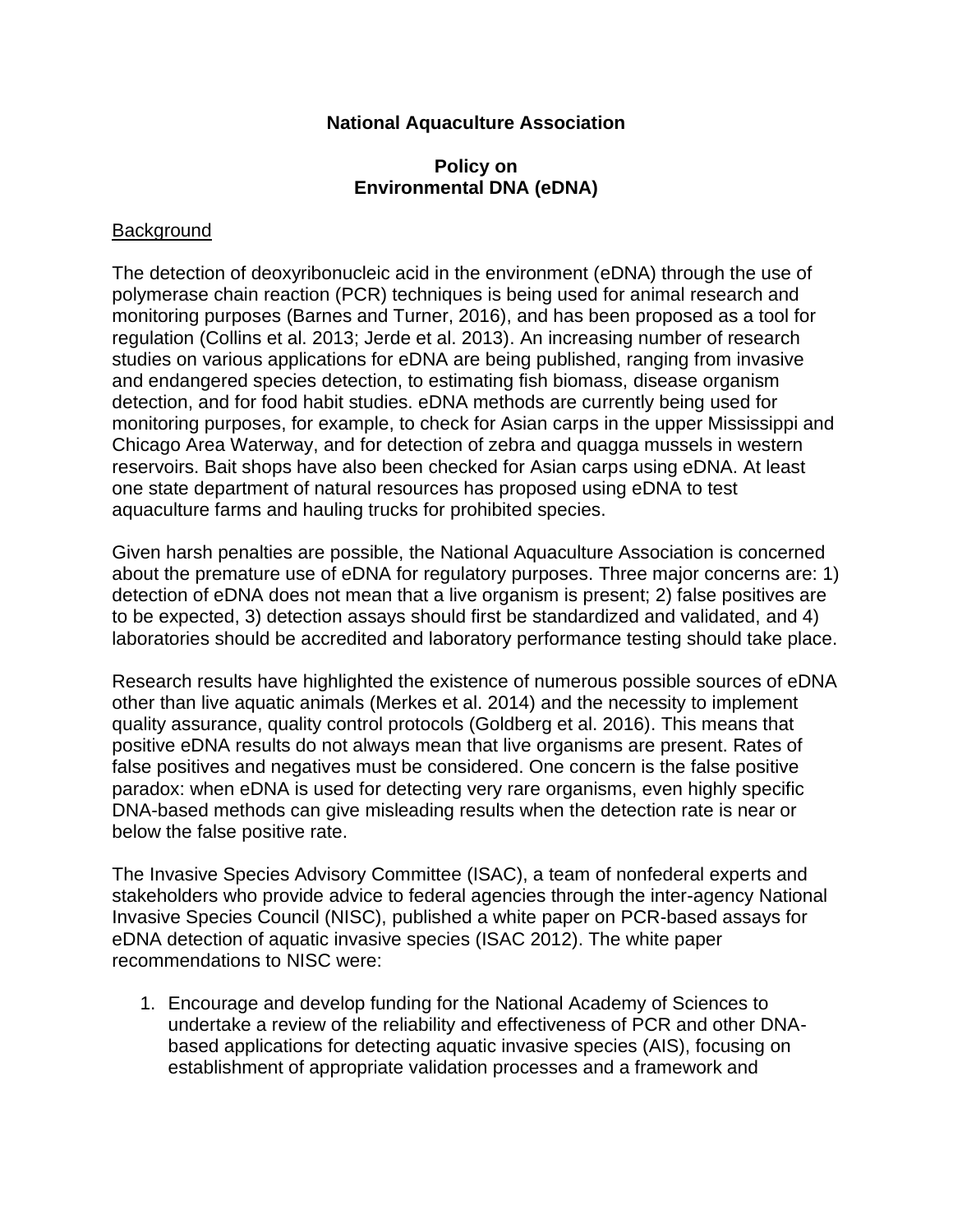standards for this new and potentially invaluable tool in the early detection, eradication, prevention and control of AIS.

- 2. Establish and fund an ongoing independent performance testing program for laboratories utilizing DNA-based AIS detection methodologies such as that recently undertaken for evaluating laboratory performance in PCR detection of dreissenid mussel larvae (Frischer et al. 2012). Testing results should be made public so that managers may make informed decisions about the accuracy and reliability of a laboratory's performance when including an eDNA component in an AIS monitoring and early detection system.
- 3. Utilize lessons learned in establishing a laboratory performance testing system to fully develop a validation/accreditation program(s) for other invasive species eDNA methodologies and laboratories.

In summary, eDNA has tremendous potential as a research tool, and with appropriate safeguards, for monitoring purposes. However, research demonstrates the potential for positive eDNA results when live organisms are not present, and unknown rates of false positives and negatives. Therefore, before eDNA is used for regulatory purposes, methods should be standardized, test assays validated, and laboratories accredited and subject to independent performance testing.

# Policy

# The NAA:

- 1. Supports the development of eDNA tools for scientific research to advance commercial aquaculture.
- 2. Supports the recommendations of the Invasive Species Advisory Committee to the National Invasive Species Council presented in the white paper "Validation of PCR-based assays and Laboratory Accreditation for Environmental Detection of Aquatic Invasive Species".
- 3. Recommends that similar protocols (e.g., chain of custody) to those that must be followed for forensic testing of human DNA for law enforcement purposes should be required if eDNA testing is used for natural resource agency enforcement/regulatory purposes.